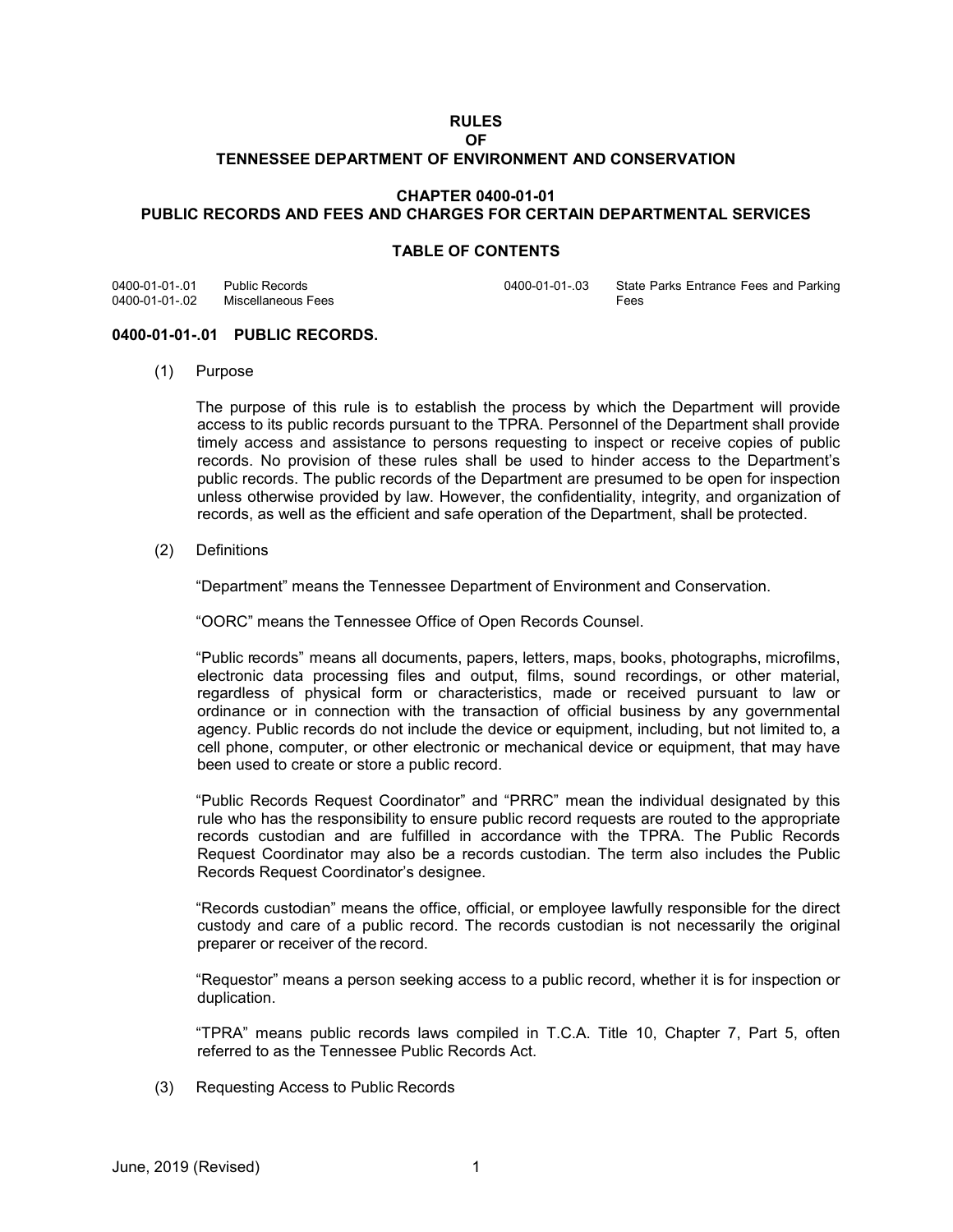- (a) Except as described in this subparagraph, public records requests shall be submitted to the PRRC to ensure the requests are routed to the appropriate records custodian and fulfilled in a timely manner. Public records requests may be submitted to the PRRC using the contact information set forth in part  $(4)(a)3$ . of this rule. However, if a requestor submits a public records request directly to a records custodian, the records custodian may fulfill the request without submitting the request, response, or records through the PRRC if:
	- 1. Responding will not incur charges under this rule or the Schedule of Reasonable Charges issued by the OORC; and
	- 2. The records custodian is reasonably certain that the information or records are not confidential.
- (b) Requests for inspection only may be made orally to a records custodian or the PRRC or submitted in writing using the Public Records Request Form, found in paragraph (8) of this rule, or a substantially similar form provided by the Department, completed in accordance with the instructions, and submitted to the PRRC. If the request is made orally, as a best practice, the PRRC should request a mailing or electronic mailing address from the requestor for providing any written communication required under the TPRA.
- (c) Requests for copies, or requests for inspection and copies, shall be made in writing using the Public Records Request Form, found in paragraph (8) of this rule, or substantially similar form, completed in accordance with the instructions therein, and submitted to the PRRC.
- (d) The Department may require any person making a request to view or make a copy of a public record to present a government-issued photo identification, if the person possesses photo identification, that includes the person's address. If a person does not possess photo identification, the Department may require other forms of identification acceptable to the Department.
- (e) The Department is not required to sort through files to compile information or to create or recreate a record that does not exist. Any request for inspection or copying of a public record shall be sufficiently detailed to enable the Department to identify the specific records to be provided for inspection and copying. A potential requestor who is uncertain of either how to sufficiently identify records or if certain records exist may contact the PRRC or other appropriate Department personnel for assistance prior to submitting a records request. The Office of General Counsel represents the Department in matters related to public records requests.
- (4) Responding to Public Records Requests
	- (a) Public Records Request Coordinator
		- 1. The PRRC, or a records custodian fulfilling a request in accordance with subparagraph (3)(a) of this rule, shall review public record requests and make an initial determination of the following:
			- (i) If the requestor identified himself or herself as a Tennessee citizen;
			- (ii) If the records requested are described with sufficient detail to enable the Department to identify the specific records that are to be provided; and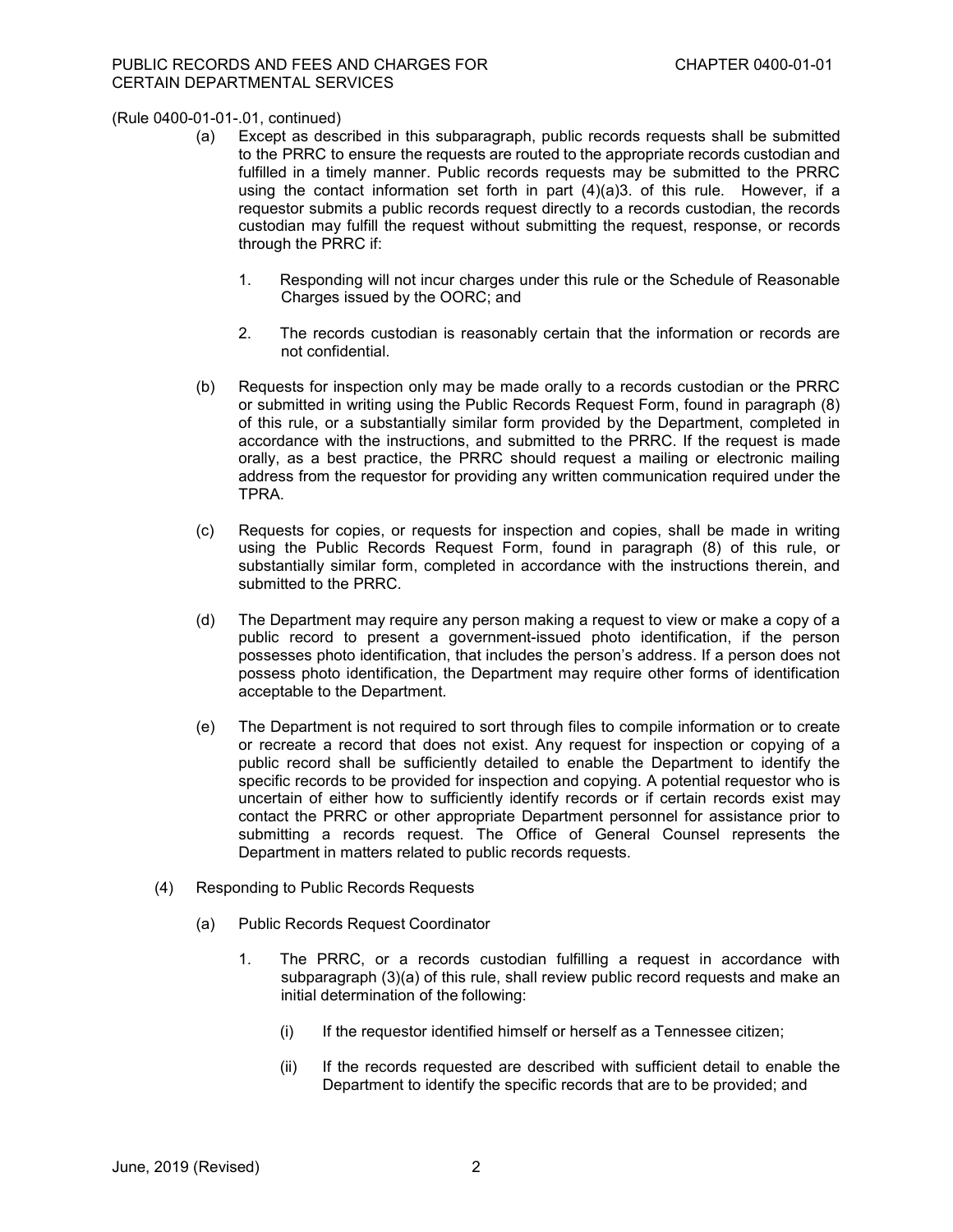- (iii) If the Department is the custodian of the records.
- 2. The PRRC shall acknowledge receipt of the request and take any of the following appropriate action(s):
	- (i) Advise the requestor of the requirements of this rule for obtaining public records, if the requirements have not been met.
	- (ii) Deny the request in writing using the Public Records Request Response Form developed by the OORC (the "Response Form"), or a substantially similar form, providing the appropriate ground, including but not limited to the following:
		- (I) The requestor is not, or has not presented evidence of being, a Tennessee citizen.
		- (II) The request lacks sufficient detail to identify the specific records to be provided for inspection or copying.
		- (III) An exemption or other law makes the record not subject to disclosure under the TPRA. The specific exemption or other law will be provided to the requestor in accordance with the TPRA.
		- (IV) The Department is not the custodian of the requested records.
		- (V) The records do not exist.
	- (iii) Contact the requestor to discuss modification or clarification of the request.
	- (iv) Forward the records request to the appropriate records custodian in the Department.
	- (v) If requested records are in the custody of a different governmental entity, and the PRRC knows the correct governmental entity, advise the requestor of the correct governmental entity and PRRC for that entity if known.
- 3. (i) The title of the PRRC is "Tennessee Department of Environment and Conservation, Public Records Request Coordinator." The PRRC's contact information is:

Tennessee Department of Environment and Conservation 312 Rosa L. Parks Ave., 2<sup>nd</sup> floor Nashville, TN 37243 615-532-0109 [TDEC.Public.Records.Request@tn.gov](mailto:TDEC.Public.Records.Request@tn.gov) <https://www.tn.gov/environment/contacts/public-records-request.html>

- (ii) Any changes to the contact information will be posted on the Department's website.
- (b) Records Custodian
	- 1. Upon receiving a public records request for inspection or copies, a records custodian shall promptly make the requested public records available in accordance with T.C.A. § 10-7-503. If the records custodian is uncertain as to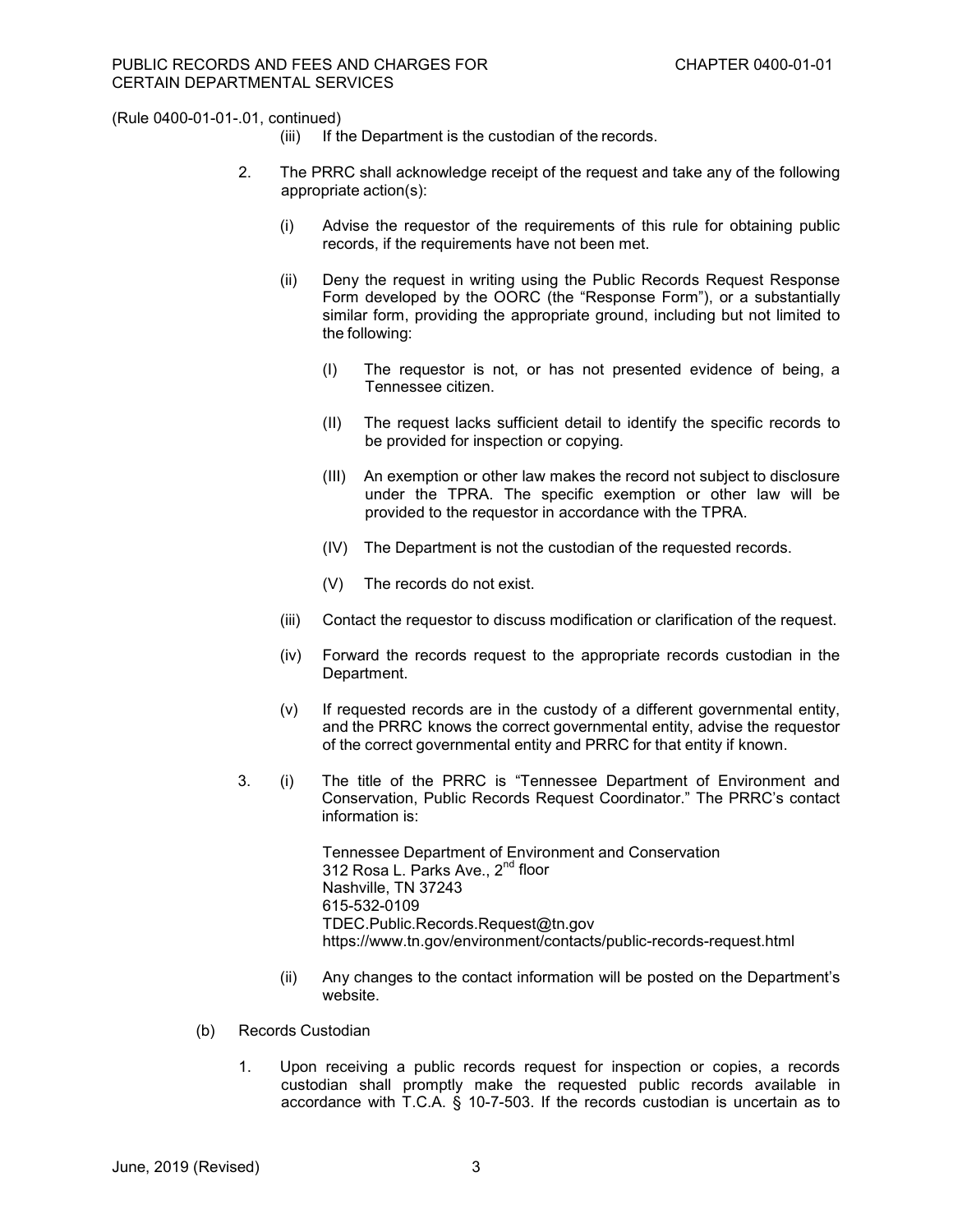- whether an applicable exemption or other law would apply to make requested records confidential, the records custodian shall consult with the PRRC.
- 2. If it is not practicable for the records custodian to promptly provide the requested records because additional time is necessary to determine whether the requested records exist; to search for, retrieve, or otherwise gain access to records; to determine whether the records are subject to confidentiality requirements; to redact records; or for other similar reasons, then a records custodian shall contact the PRRC to discuss the reason(s). The PRRC shall send the requestor a completed Response Form within seven business days from the date the Department received the request and provide the reason(s) additional time is needed to respond to the request.
- 3. If the Department intends to deny a public record request, the records custodian shall coordinate with the PRRC. If the PRRC determines that grounds for denial exist, the PRRC shall deny the request in writing as provided in subpart (a)(2)(ii) of this paragraph using the Response Form.
- 4. If a records custodian reasonably determines production of records should be segmented because the records request is for a large volume of records, or additional time is necessary to prepare the records for access, the Department shall use the Response Form, to notify the requestor that production of the records will be in segments and that a records production schedule will be provided as expeditiously as practicable. If the Department deems it appropriate, the PRRC may contact the requestor to see if the request can be narrowed.
- 5. If a records custodian discovers records that existed at or before the time of the records request and that are responsive to the records request but were omitted from the Department's response to the records request, the Department shall contact the PRRC to explain the omission, and the PRRC shall contact the requestor concerning the omission and produce the records as quickly as practicable.
- (c) Confidential Records and Redaction
	- 1. Records that are designated by law as confidential, including but not limited to records designated as confidential under T.C.A. § 10-7-504, shall not be open for public inspection.
	- 2. In accordance with T.C.A. § 10-7-504(a)(21)(A)(i), the following records, and any other records determined by the Department to allow a person to identify areas of structural or operational vulnerability of a utility service provider or permit unlawful disruption to, or interference with, the services provided by a utility service provider, shall be treated as confidential and shall not be open for public inspection:
		- (i) The latitude and longitude coordinates of public water system wells, intakes, water mains, water tanks, valves and GIS analyses derived from these data;
		- (ii) Records pertaining to the delineation of source water protection areas; and
		- (iii) Records pertaining to well head protection areas and inventories of significant potential contaminant sources.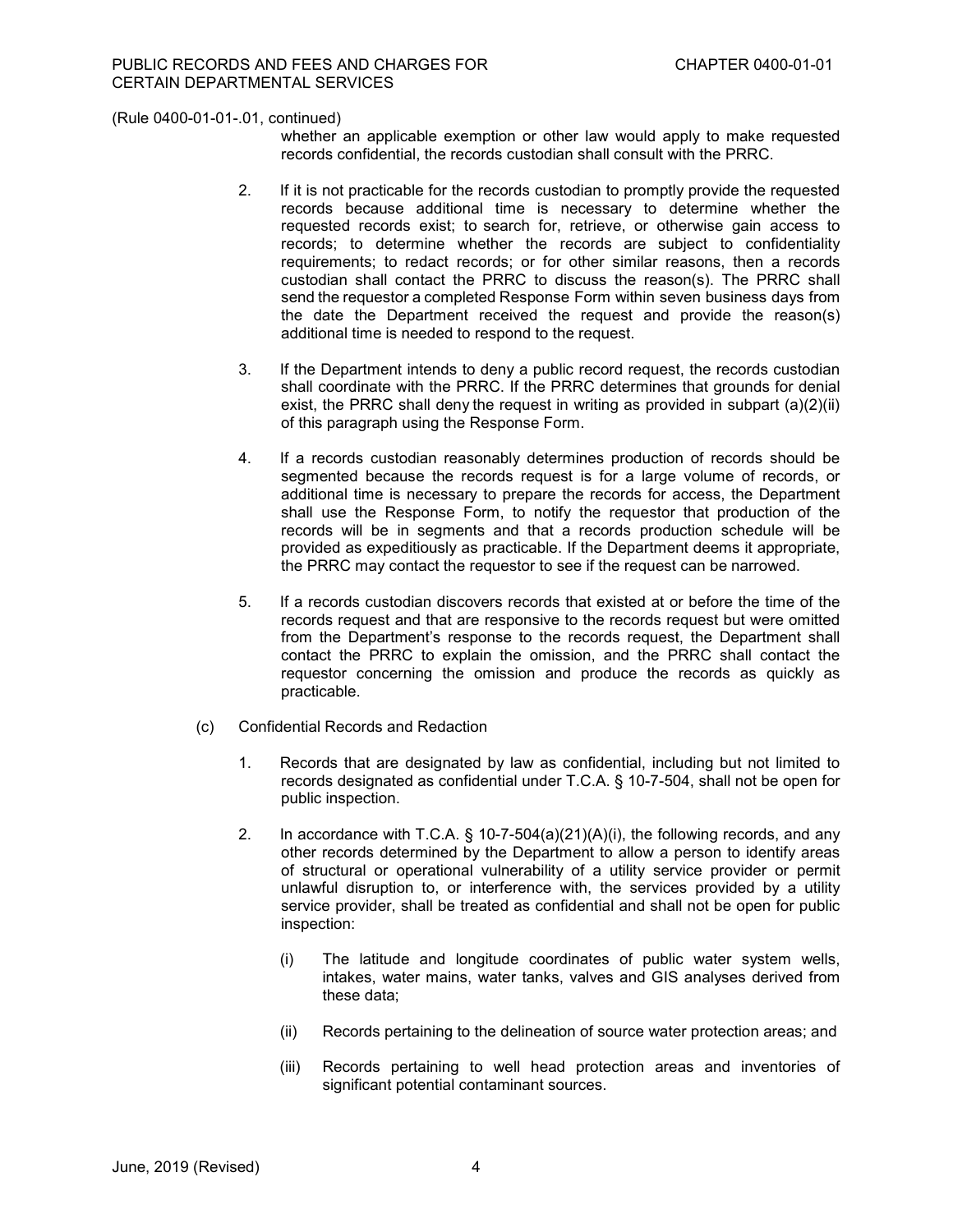- 3. If a record contains confidential information or information that is not open for public inspection, the Department shall prepare a redacted copy prior to providing access to the record. However, if the entire record is confidential, then it shall not be deemed a public record and shall not be produced. Whenever a redacted record is provided, the PRRC should provide the requestor with the basis for redaction, which shall be general in nature and not disclose confidential information. The redaction of confidential information shall not constitute the creation of a new record. Costs associated with redacting records, including the cost of copies and staff time to provide redacted copies, shall be borne as provided by law.
- (5) Inspection of Records
	- (a) The Department will not charge for inspection of the Department's public records.
	- (b) The PRRC or records custodian shall promptly respond to a public records request for inspection. The time and location for inspection of records within the offices of the Department should be coordinated with the PRRC or records custodian.
- (6) Copies of Records
	- (a) The PRRC or records custodian shall promptly respond to a public records request for copies.
	- (b) Copies will be available for pickup at a location specified by the records custodian or PRRC.
	- (c) If records are available in electronic form and the requestor agrees, the Department may provide such records via electronic mail, a web-based sharing platform, or other means to reduce costs and delivery time. Otherwise, copies will be shipped to the requestor's address.
	- (d) A requestor may make copies of public records with personal equipment, if the equipment does not require contact with the record. However, the Requestor shall not connect any personal equipment directly to a Department computer, including, but not limited to, utilizing a flash drive, in order to make copies of public records.
- (7) Fees and Charges and Procedures for Billing and Payment
	- (a) Production Costs

Upon a request for records under the TPRA, the Department shall charge the requestor a reasonable charge for production costs, including labor, duplication, and delivery, based on the most current Schedule of Reasonable Charges issued by the OORC, available at the website of the OORC. If a public record has commercial value as that term is described by T.C.A. § 10-7-506(c), the Department shall charge the requestor an additional fee in accordance with the procedure set out in Rule 0400-40-01-.02.

(b) Payment of Production Costs

The Department shall provide the requestor an estimate of the production costs, including labor, duplication, and delivery, before the initial production of the requested records. The Department shall require the requestor to provide full payment of the production costs, including postage if applicable, before copies of the requested records are delivered or otherwise made available.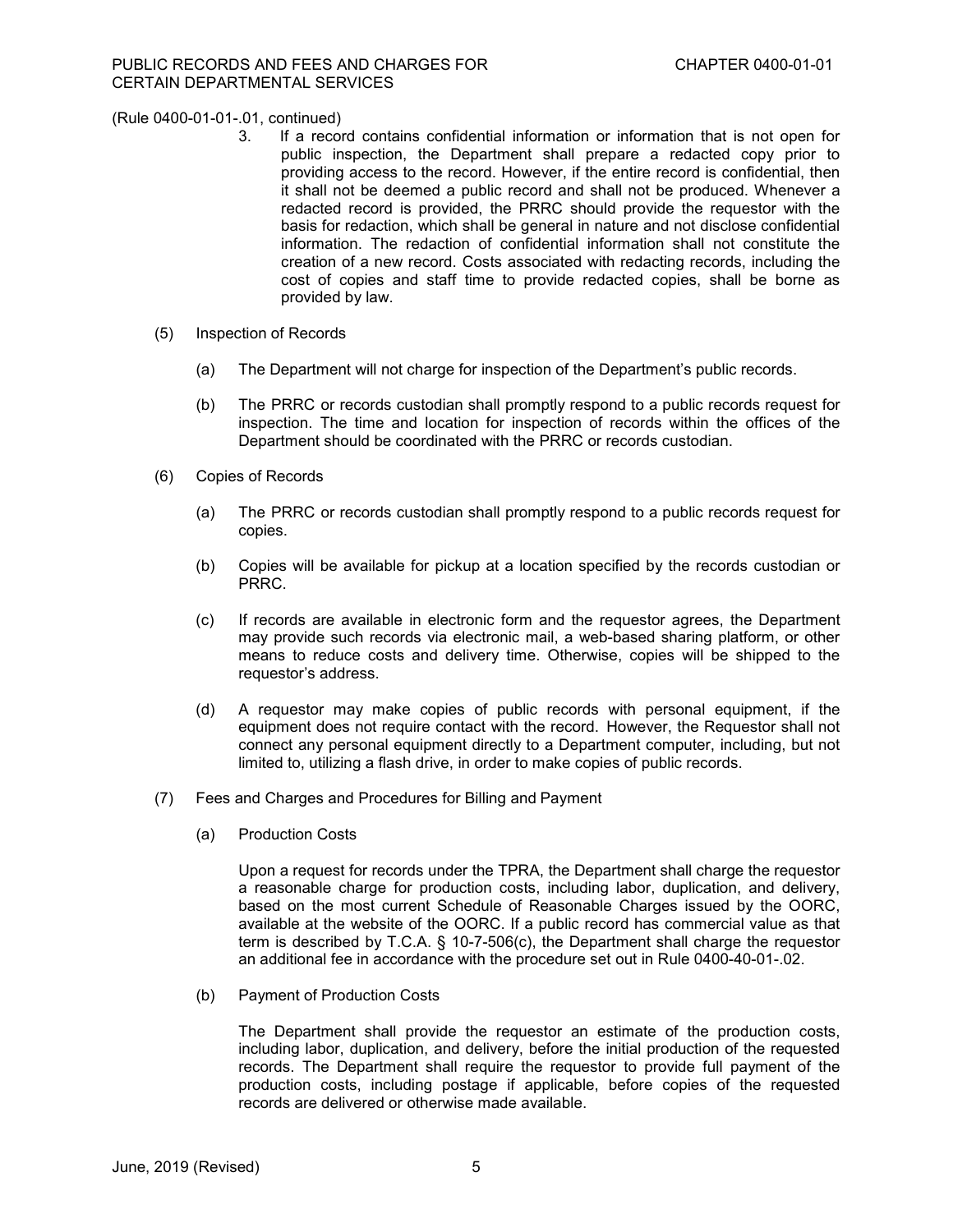- (c) Waiver of Production Costs.
	- 1. The Department shall waive the production cost if the total production cost, including labor, duplication, and delivery, is less than \$50.
	- 2. When the requestor is a federal, state, or local government agency, the Department may produce the requested copies of public records without charge if the Commissioner determines that the production is in the best interest of the public. A request made by a federal, state, or local government agency on behalf of a citizen under the TPRA shall be treated as a request by a citizen and charged accordingly.
	- 3. The Department will not charge for the first hour of labor for each request unless the requests are aggregated as provided in subparagraph (e) of this paragraph.
- (d) Reduction of Fees.

The Commissioner may reduce any part of the fees calculated under these rules upon the Commissioner's determination that the reduction is in the best interest of the public.

- (e) Aggregation of Frequent and Multiple Requests
	- 1. The Department will aggregate requests for inspection or copies of records in accordance with the Reasonable Charges for Frequent and Multiple Request Policy promulgated by the OORC when four or more requests are received within a calendar month either from a single individual or from a group of individuals deemed by the Department to be working in concert.
	- 2. Records requests will be aggregated at the Department level.
	- 3. The PRRC is responsible for making the determination that a group of individuals is working in concert. The PRRC or the records custodian will inform the individuals that they have been deemed to be working in concert and that they have the right to seek review from the OORC.
	- 4. Public records requests involving routinely released and readily accessible records may be excluded from aggregation. However, a requestor will be encouraged to search for such records online prior to submitting a public records request.
	- 5. Once a requestor makes four or more requests in a calendar month, the Department is no longer required to deduct one hour from the labor cost. The Department will deduct one hour of labor cost for each of the first three requests in a calendar month.
- (8) Public Records Request Form

## PUBLIC RECORDS REQUEST

The Tennessee Public Records Act (TPRA) grants Tennessee citizens the right to access records made or received pursuant to law or ordinance or in connection with the transaction of official business by any governmental entity that exist at the time of the request. The TPRA does not require records custodians to compile information or create or recreate records that do not exist.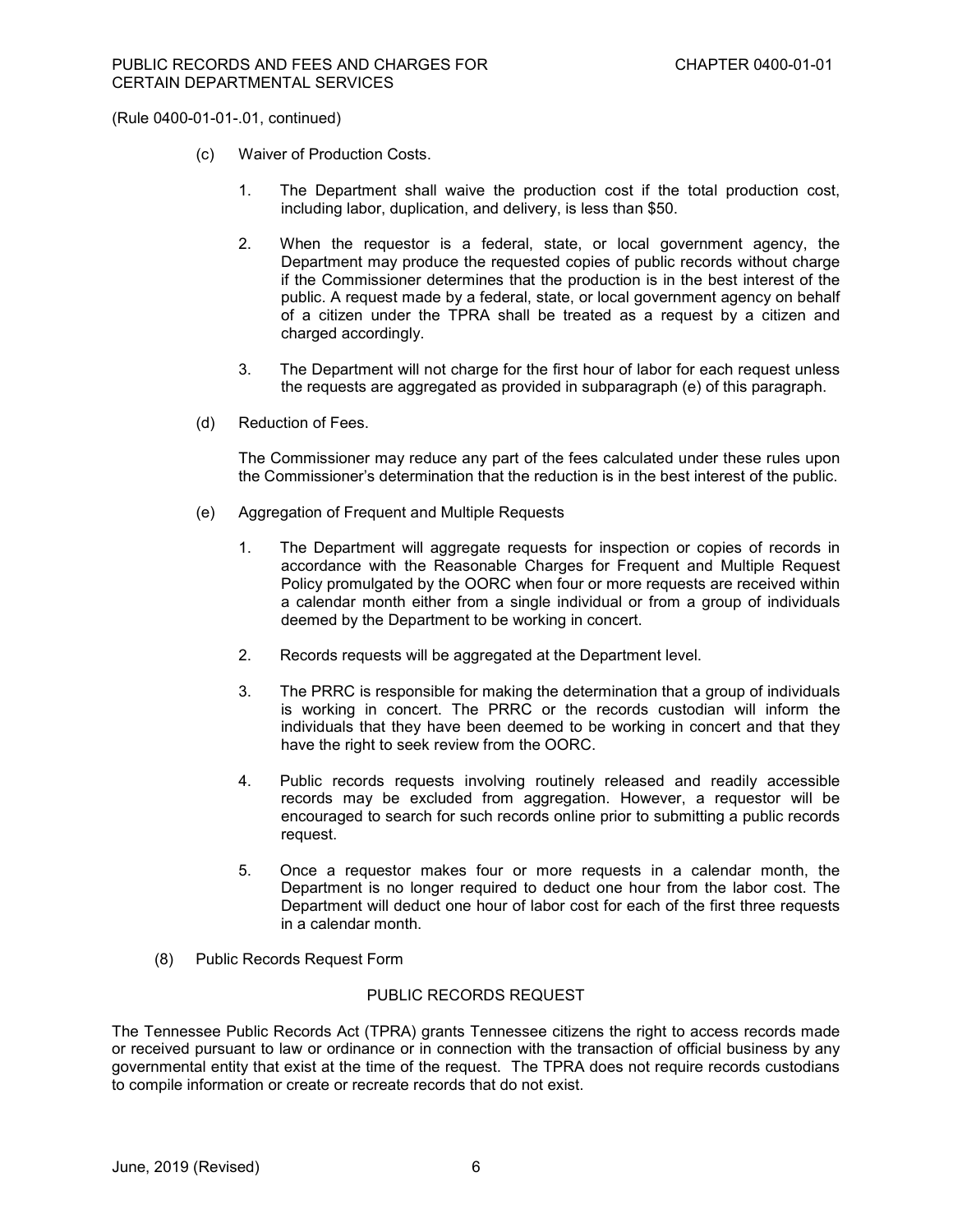Many of the Department's public records are available via online data viewers or public notice web pages. Potential requestors are encouraged to check these online sources for the availability of desired public records before submitting a public records request.

To: Public Records Request Coordinator, Tennessee Department of Environment and Conservation, 312 Rosa L. Parks Ave., 2nd floor, Nashville, TN 37243 or email to: [TDEC.Public.Records.Request@tn.gov](mailto:TDEC.Public.Records.Request@tn.gov)

From: \_\_\_\_\_\_\_\_\_\_\_\_\_\_\_\_\_\_\_\_\_\_\_\_\_\_\_\_\_\_\_\_\_\_\_\_\_\_\_\_\_\_\_\_\_\_\_\_\_\_\_\_\_\_\_\_\_\_\_\_\_\_\_\_\_\_\_\_\_\_\_\_\_\_\_\_\_

Requestor's Name and Contact Information

Is the requestor a Tennessee citizen?  $\Box$  Yes  $\Box$  No

Request: **I** Inspection

□ Copy/Duplicate

If costs for copies are assessed, the requestor has a right to receive an estimate. Do you wish to waive your right to an estimate and agree to pay copying and production costs in an amount not to exceed \$\_\_\_\_\_\_\_\_\_\_\_\_\_\_\_\_\_\_\_\_\_\_? If so, initial here: \_\_\_\_\_\_\_\_\_\_\_\_\_\_\_\_\_\_\_.

Delivery preference:  $\Box$  On-Site Pick-Up  $\Box$  USPS First-Class Mail  $\Box$  Electronic  $\Box$  Other:

Records Requested:

Provide a detailed description of the record(s) requested, including: (1) type of record; (2) timeframe or dates for the records sought; and (3) subject matter or key words related to the records. Under the TPRA, record requests must be sufficiently detailed to enable a governmental entity to identify the specific records sought. As such, your record request must provide enough detail to enable the records custodian responding to the request to identify the specific records you are seeking.

\_\_\_\_\_\_\_\_\_\_\_\_\_\_\_\_\_\_\_\_\_\_\_\_\_\_\_\_\_\_\_\_\_\_\_\_\_\_\_\_\_\_\_\_\_\_\_\_\_\_\_\_\_\_\_\_\_\_\_\_\_\_\_\_\_\_\_\_\_\_\_\_\_\_\_\_\_\_\_\_\_\_\_\_ \_\_\_\_\_\_\_\_\_\_\_\_\_\_\_\_\_\_\_\_\_\_\_\_\_\_\_\_\_\_\_\_\_\_\_\_\_\_\_\_\_\_\_\_\_\_\_\_\_\_\_\_\_\_\_\_\_\_\_\_\_\_\_\_\_\_\_\_\_\_\_\_\_\_\_\_\_\_\_\_\_\_\_\_ \_\_\_\_\_\_\_\_\_\_\_\_\_\_\_\_\_\_\_\_\_\_\_\_\_\_\_\_\_\_\_\_\_\_\_\_\_\_\_\_\_\_\_\_\_\_\_\_\_\_\_\_\_\_\_\_\_\_\_\_\_\_\_\_\_\_\_\_\_\_\_\_\_\_\_\_\_\_\_\_\_\_\_\_

Signature of Requestor and Date Submitted CN-[ ]

\_\_\_\_\_\_\_\_\_\_\_\_\_\_\_\_\_\_\_\_\_\_\_\_\_\_\_\_\_\_\_\_\_\_\_\_\_\_\_\_\_

*Authority: T.C.A. §§ 4-5-201, et seq., 10-7-503; 10-7-504(a)(21); 11-1-101; 11-1-108; and 68-203-103. Administrative History: Original rule filed June 14, 2010; effective September 12, 2010. Amendment filed June 27, 2012; effective September 25, 2012. Amendments filed February 16, 2017; effective May 17, 2017. Amendment filed December 6, 2017; effective March 6, 2018. Amendments filed March 6, 2019; effective June 4, 2019.*

# **0400-01-01-.02 MISCELLANEOUS FEES.**

(1) Purpose

\_\_\_\_\_\_\_\_\_\_\_\_\_\_\_\_\_\_\_\_\_\_

The purpose of this Rule is to establish a process for assessing fees and charges for certain departmental services. Pursuant to T.C.A. § 11-3-302, fees and charges related to park operations shall be placed in the state park fund. Pursuant to T.C.A. § 68-203-101, fees and charges, for the environmental programs listed in subsection (b) of that statute, shall be placed in the Tennessee Environmental Protection Fund.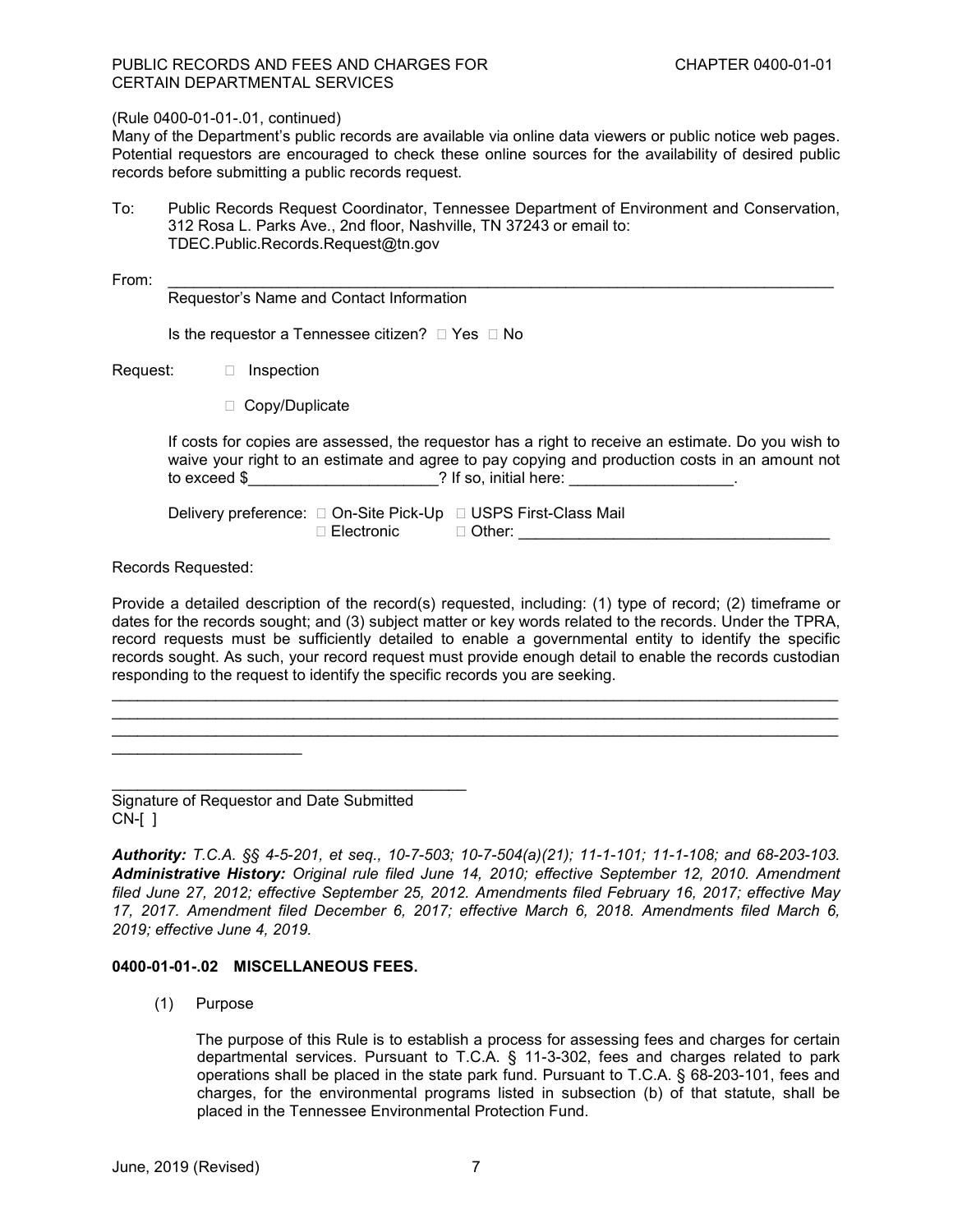(2) Assessment of certain fees and charges

To defray the cost of park operation and the administration of environmental regulatory programs, the Commissioner shall establish fees and charges as are necessary to make the department as self-sufficient as possible. The Commissioner may set fees and charges for:

- (a) Revenue-generating facilities, including marinas, campgrounds, golf courses, cabins, gift shops, restaurants;
- (b) Miscellaneous services provided by the Department; and,
- (c) Regulatory functions and services provided for which fees are not otherwise specified in statutes or rules.
- (3) In setting such fees and charges the Commissioner shall consider:
	- (a) Maintenance costs;
	- (b) Short and long term operational cost;
	- (c) Mileage;
	- (d) Lab expense;
	- (e) The State's current overhead rate;
	- (f) Costs billed to the State by contractors and consultants; and,
	- (g) A reasonable portion of the amount expended by the Department in gathering and posting data, computer program development cost, etc.

*Authority: T.C.A. §§ 11-1-101, 11-1-108, and 68-203-103. Administrative History: Original rule certified May 24, 1974. Original rule filed June 14, 2010; effective September 12, 2010.*

### **0400-01-01-.03 STATE PARKS ENTRANCE FEES AND PARKING FEES.**

(1) Purpose.

This rule is promulgated for the purpose of establishing entrance fees and parking fees to provide funding to maintain and improve the quality of facilities and services offered to all patrons of Tennessee State Parks System. It is the commissioner's intent that funds raised pursuant to this part rule will remain exclusively within the Tennessee State Parks System.

(2) Entrance Permit Required.

All persons who enter a Designated Fee Area within the Tennessee State Parks System must have a valid entrance permit. Permits may be obtained at all Parks Visitor Centers and other locations designated by the commissioner.

(3) Designated Fee Area.

An area is a "Designated Fee Area" if the entrances to the area are so posted. Such postings may include the portion of the calendar year for which fees shall be charged and shall specify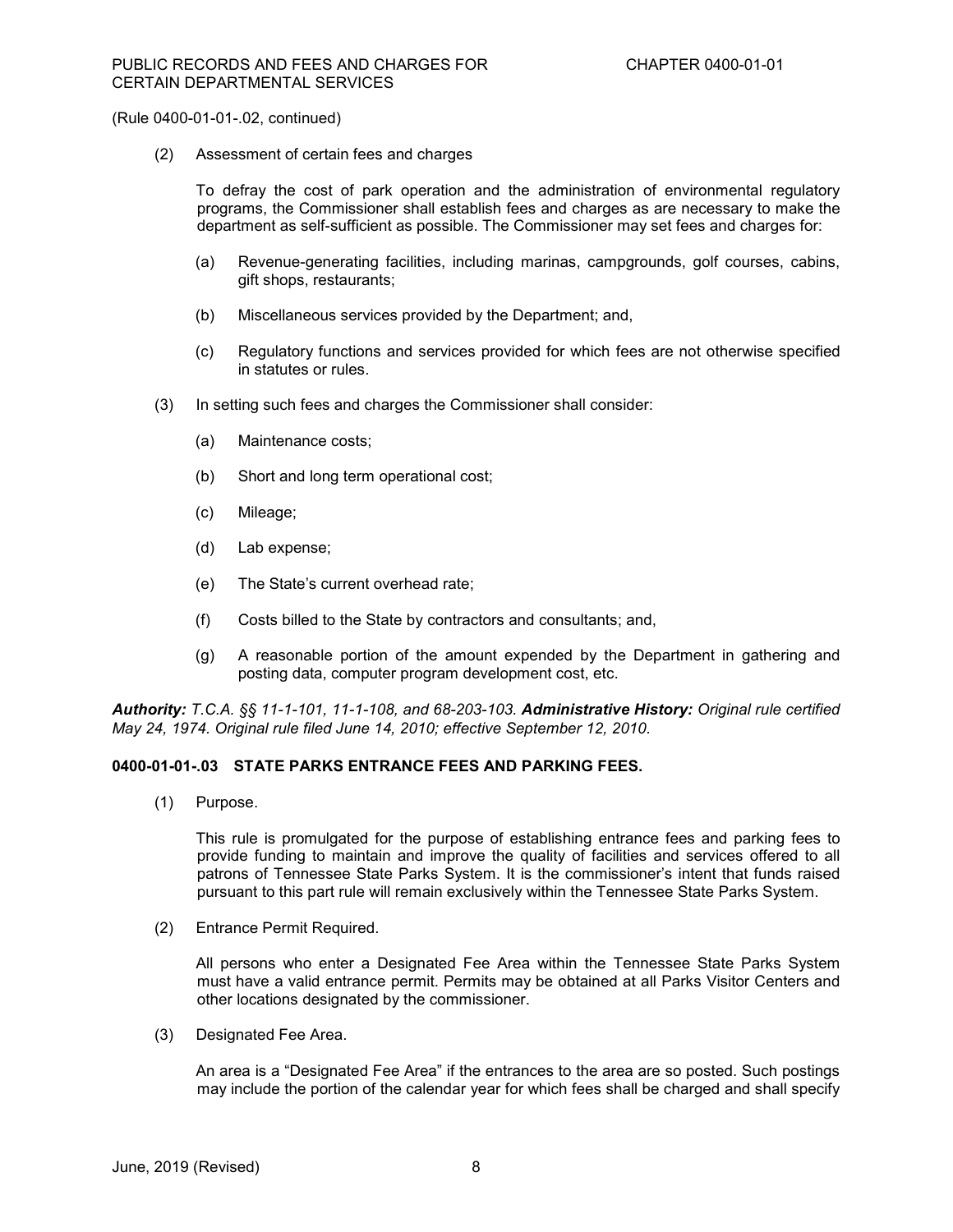where entrance permits may be obtained. Any person who fails to obtain a permit as directed shall be subject to enforcement pursuant to Rule 0400-02-01-.04.

- (4) Types of Permits.
	- (a) Complimentary Permit. Entrance permits shall be provided free of charge to the following persons:
		- 1. Any person taking part in an organized tour or outing conducted for educational or scientific purposes related to the resources of the area visited by bona fide institutions established for these purposes. (Applicants for waiver of fees on this basis will be required to provide documentation of their official recognition as educational or scientific institutions by Federal, State or local government bodies and will also be required to provide a statement as to the purposes of the visit proposed. Waivers granted on this basis will include all participating students and instructors, as well as accompanying non instructor chaperones;
		- 2. Any person conducting State, local, or Federal government business within any Designated Fee Area;
		- 3. Any person who has not reached thirteen (13) years of age; or
		- 4. Any person performing approved volunteer projects/work in a State park.
	- (b) Tennessee State Parks Passport.
		- 1. The Tennessee State Parks Passport is valid for admission to any Designated Fee Area.
		- 2. The charge for the Tennessee State Parks Passport shall be determined by the Commissioner.
		- 3. Except as provided in part 4. of this subparagraph, the Tennessee State Parks Passport shall be valid for one year from date of purchase.
		- 4. For an additional fee, not to exceed thirty (30) dollars, as determined by the Commissioner, a Tennessee State Parks Passport that is purchased by a person sixty-five (65) years of age or older shall be valid for the lifetime of that person.
	- (c) Single-Visit Permit.
		- 1. A Single-Visit Permit shall be required for all persons not admitted by a Complimentary Permit or Tennessee State Parks Passport.
		- 2. The charge for the Single-Visit Permit shall not be more than two dollars (\$2.00) per person. In lieu of this per person charge, the commissioner may establish a per vehicle charge. Any per vehicle charge established shall not exceed the total charge that would result if all passengers in the vehicle were charged on a per person basis.
		- 3. A Single-Visit Permit shall be valid at the Designated Fee Area for which the permit is purchased during the same calendar day of purchase.
- (5) Display and Nontransferability of Entrance Permits.